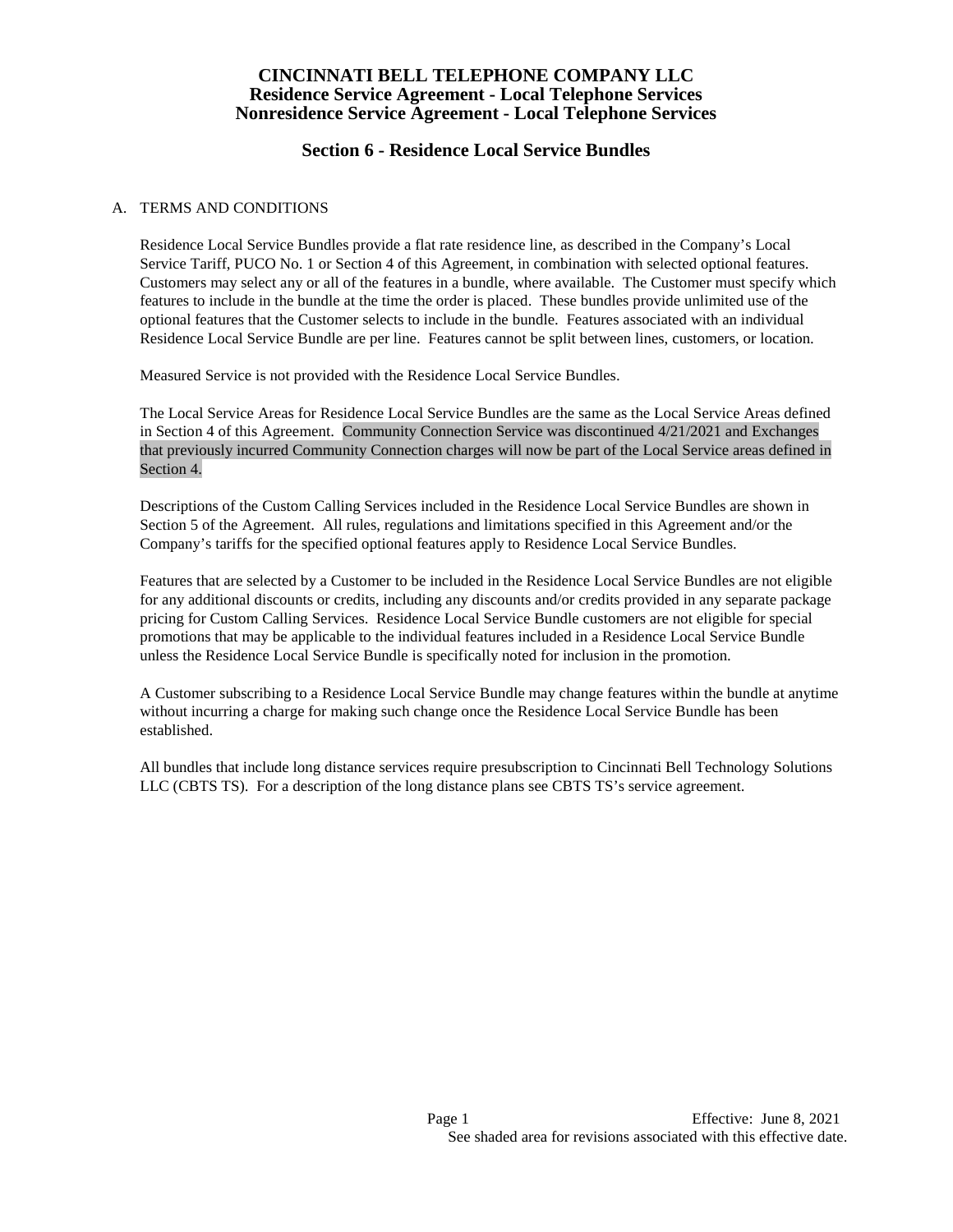# **Section 6 - Residence Local Service Bundles**

#### B. ACCESS LINE BUNDLES

Access line bundles provide a flat-rate residence Local Exchange Service line in combination with selected optional features.

1. Complete Connections

Customers subscribing to Complete Connections may subscribe to any or all of the following features. (Some features may not be compatible on the same line.)

- a. Anonymous Call Rejection
- b. Anywhere Call Forwarding
- c. Call Block (\*60)
- d. Call Forwarding Busy Line
- e. Call Forwarding Don't Answer
- f. Call Forwarding Variable
- g. Call Return (\*69)
- h. Call Waiting
- i. Call Waiting Deluxe (as of 5/1/2018 this feature is not available to new subscribers)
- j. Calling Name and Number
- k. Distinctive Ringing (MDNL)
- l. Message Waiting Indicator
- m. Priority Call
- n. Priority Forward
- o. Quiet Time
- p. Repeat Dialing (\*66)
- q. Reveal Privacy Management
- r. Speed Calling 8
- s. Speed Calling 30
- t. Talking Call Waiting (as of 5/1/2018 this feature is not available to new subscribers)
- u. Three-Way Calling
- v. Voice Mail

Complete Connections includes 50 minutes of domestic long distance calling. Complete Connections Customers may subscribe to an unlimited domestic long distance calling plan as part of the Complete Connections bundle for an additional charge. For a description of the long distance plans see CBTS TS's service agreement.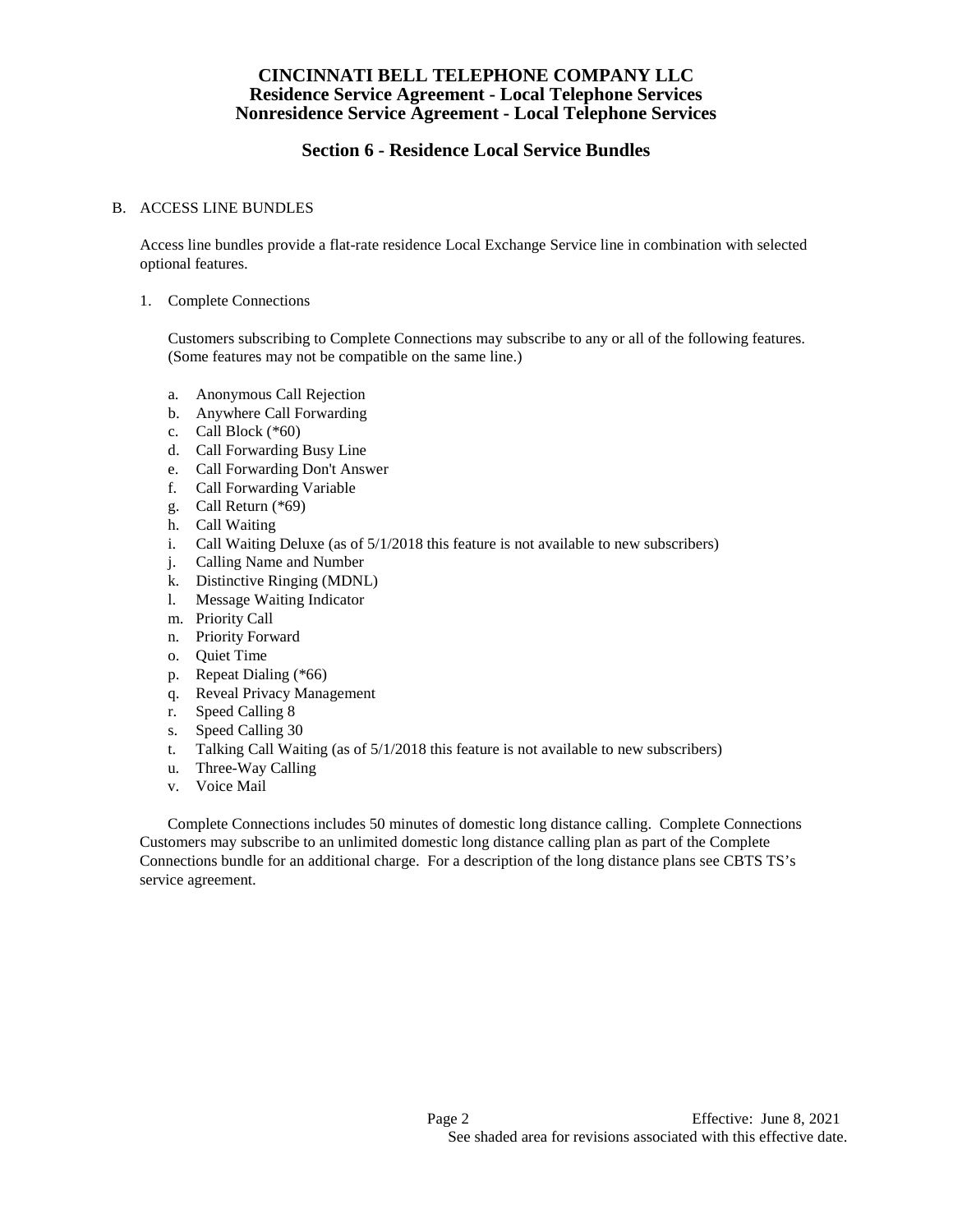# **Section 6 - Residence Local Service Bundles**

#### 2. HomePak Reach Bundle

Customers subscribing to Reach may subscribe to any or all of the following features. (Some features may not be compatible on the same line.)

- a. Anonymous Call Rejection
- b. Call Block  $(*60)$
- c. Call Forwarding Busy Line
- d. Call Forwarding Don't Answer
- e. Call Forwarding Variable
- f. Calling Name and Number
- g. Call Waiting
- h. Distinctive Ringing (MDNL)
- i. Message Waiting Indicator
- j. Reveal Privacy Management
- k. Three-Way Calling
- l. Voice Mail

Additionally, Home Pak Reach provides unlimited domestic long distance calling. See CBTS TS's Service Agreement for the terms and conditions applicable to the unlimited domestic long distance calling plan.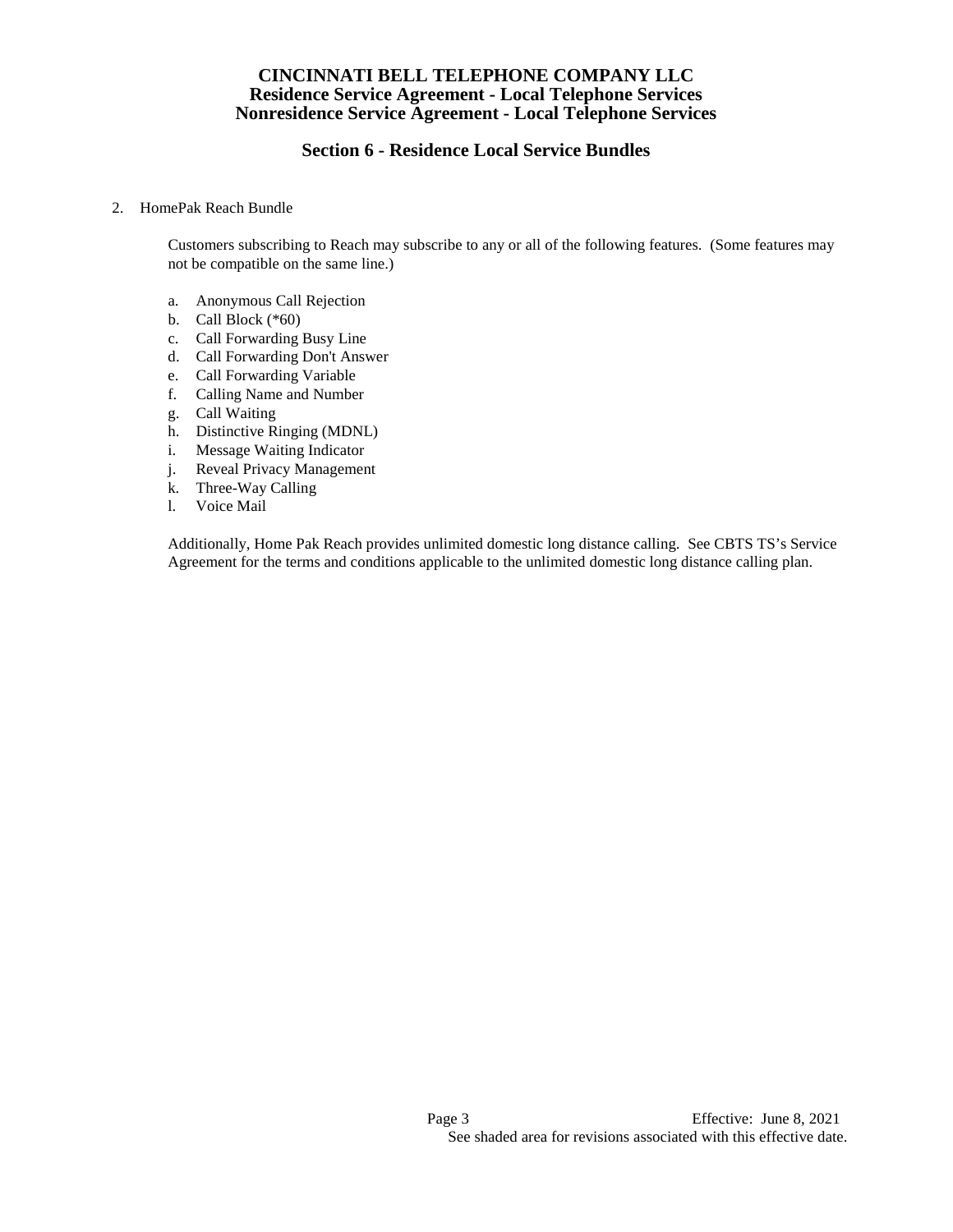# **Section 6 - Residence Local Service Bundles**

#### B. ACCESS LINE BUNDLES (Continued)

3. Home Pak Advantage (Grandfathered as of 1/1/2020)

Customers subscribing to Home Pak Advantage may subscribe to any or all of the following features. (Some features may not be compatible on the same line.)

- a. Anonymous Call Rejection
- b. Anywhere Call Forwarding
- c. Call Block (\*60)
- d. Call Forwarding Busy Line
- e. Call Forwarding Don't Answer
- f. Call Forwarding Variable
- g. Call Return (\*69)
- h. Call Waiting
- i. Call Waiting Deluxe (as of 5/1/2018 this feature is not available to new subscribers)
- j. Calling Name and Number
- k. Distinctive Ringing (MDNL)
- l. Message Waiting Indicator
- m. Priority Call
- n. Repeat Dialing (\*66)
- o. Reveal Privacy Management
- p. Three-Way Calling
- q. Voice Mail

Additionally, Home Pak Advantage provides unlimited domestic long distance calling. (Unlimited long distance service is provided by Cincinnati Bell Any Distance Inc. (CBAD). See CBAD's Residence and Nonresidence Service Agreement - Long Distance Telephone Services for the terms and conditions applicable to the unlimited domestic long distance calling plan.)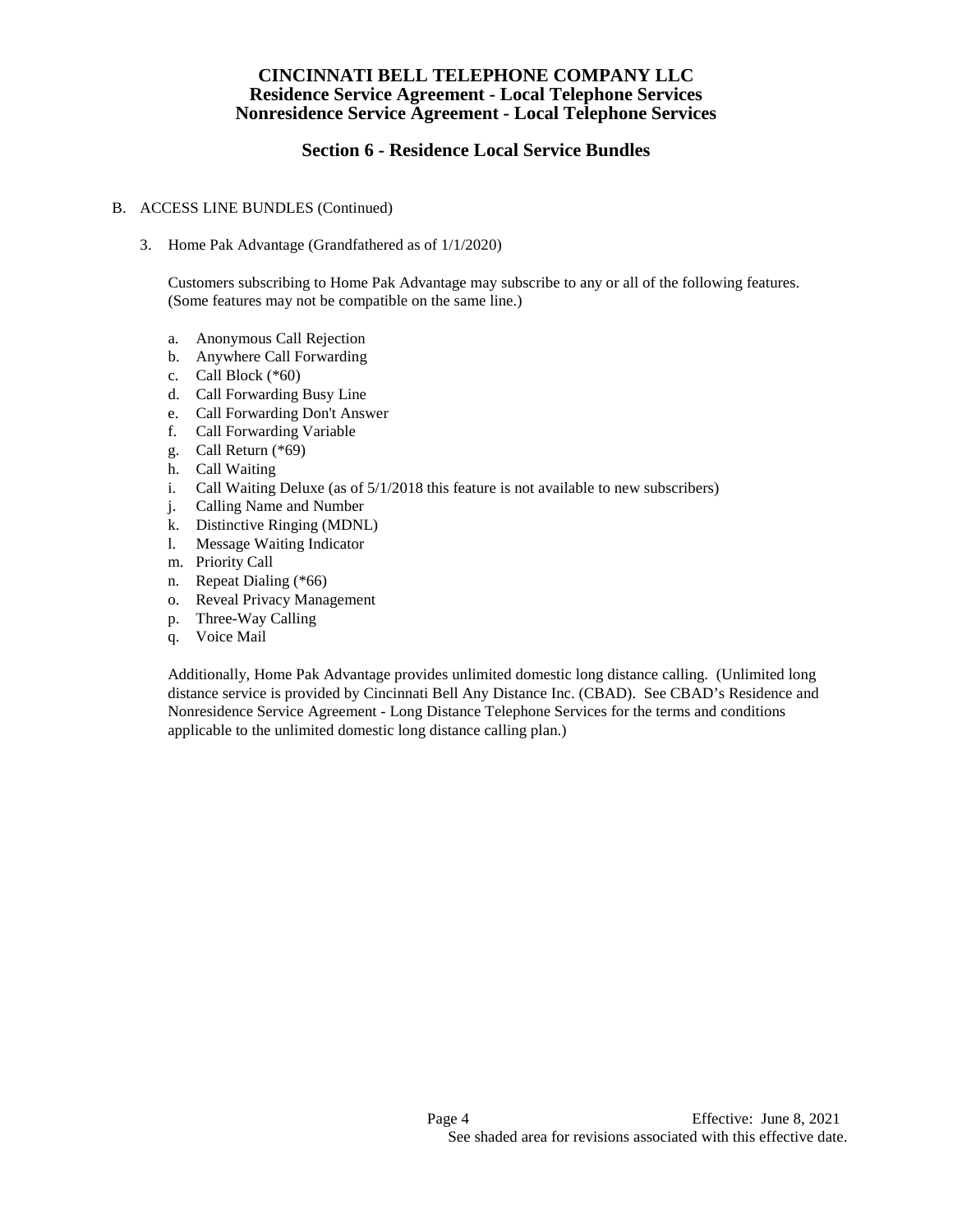## **Section 6 - Residence Local Service Bundles**

#### B. ACCESS LINE BUNDLES (Continued)

4. Home Pak Lite (Grandfathered as of 1/1/2020)

Customers subscribing to Home Pak Lite may subscribe to any or all of the following features. (Some features may not be compatible on the same line.)

- a. Call Forwarding Busy Line
- b. Call Forwarding Don't Answer
- c. Call Waiting
- d. Call Waiting Deluxe (as of 5/1/2018 this feature is not available to new subscribers)
- e. Calling Name and Number
- f. Message Waiting Indicator
- g. Reveal Privacy Management
- h. Voice Mail

Home Pak Lite includes 30 minutes of domestic long distance calling. Home Pak Lite Customers may subscribe to a 150 minute domestic long distance calling plan as part of the Home Pak Lite bundle for an additional charge. (All long distance service is provided by Cincinnati Bell Any Distance Inc. (CBAD). See CBAD's Residence and Nonresidence Service Agreement - Long Distance Telephone Services for the terms and conditions applicable to the 30 minute and the 150 minute domestic long distance calling plans.)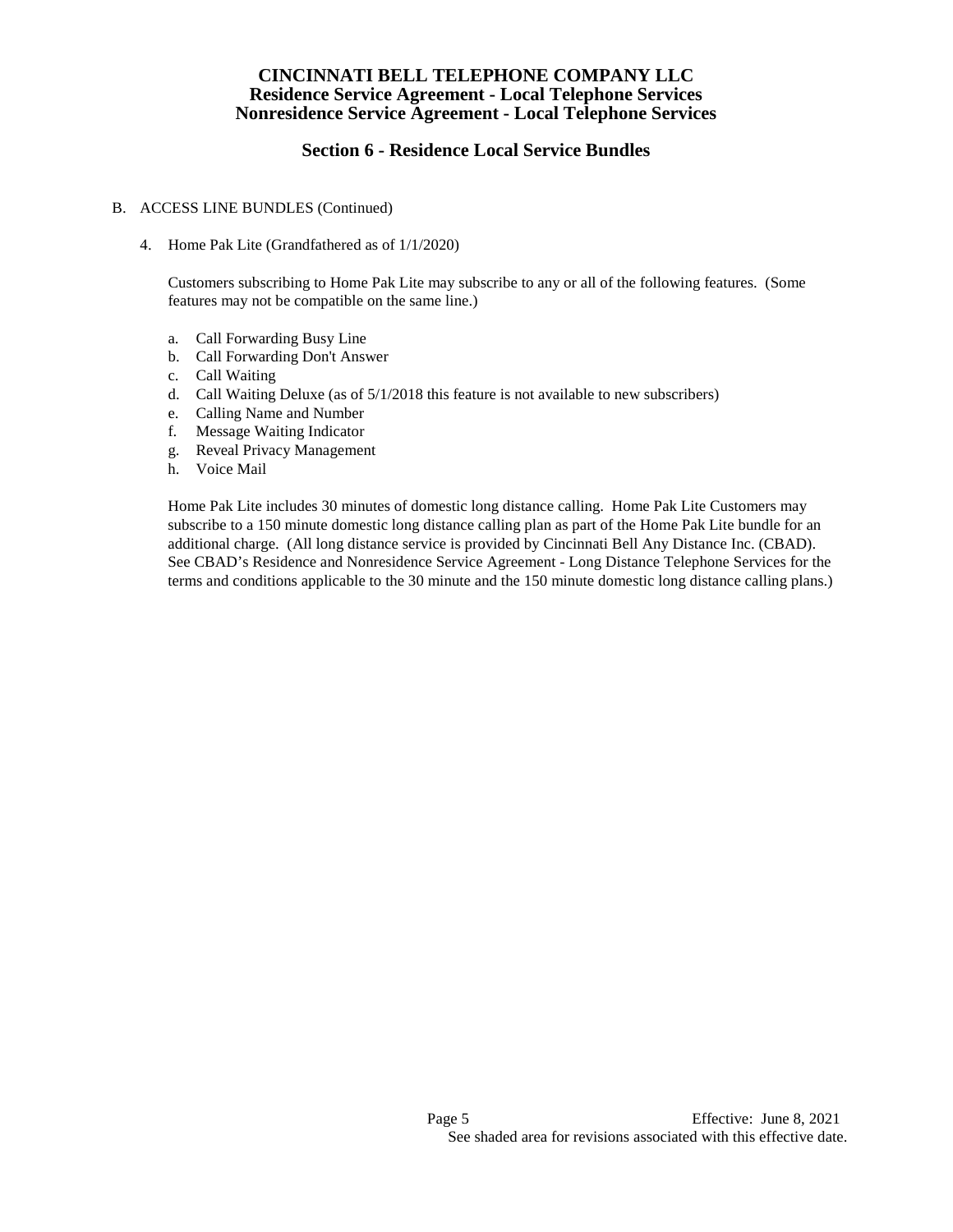# **Section 6 - Residence Local Service Bundles**

#### B. ACCESS LINE BUNDLES (Continued)

5. Home Phone Pak

Home Phone Pak is grandfathered as of May 21, 2004. Existing Customers may retain this service at their current locations and change features within the bundle, but may not move the service to a new location and may not change long distance plans within the bundle. Home Phone Pak is not available to new subscribers or as new service.

Customers subscribing to Home Phone Pak may subscribe to any or all of the following features. (Some features may not be compatible on the same line.)

- a. Anonymous Call Rejection
- b. Anywhere Call Forwarding
- c. Call Block (\*60)
- d. Call Forwarding Busy Line
- e. Call Forwarding Don't Answer
- f. Call Forwarding Variable
- g. Call Return (\*69)
- h. Call Waiting
- i. Call Waiting Deluxe
- j. Calling Name and Number
- k. Distinctive Ringing (MDNL)
- l. Message Waiting Indicator
- m. Repeat Dialing (\*66)
- n. Reveal Privacy Management
- o. Speed Calling 8
- p. Talking Call Waiting
- q. Three-Way Calling
- r. Voice Mail

Home Phone Pak is available with no long distance calling, and, for an additional charge, with unlimited domestic long distance calling. (Unlimited long distance service is provided by Cincinnati Bell Any Distance Inc. (CBAD). See CBAD's Residence and Nonresidence Service Agreement - Long Distance Telephone Services for the terms and conditions applicable to the unlimited domestic long distance calling plan.) Customers may not change between these long distance options. Customers desiring to change their bundled long distance calling plan must convert to a non-grandfathered service.

Home Phone Pak Customers with unlimited domestic long distance must select between a paper bill delivered via the U.S. mail or an e-bill delivered electronically via the internet. The bundle price is discounted for customers choosing the e-bill option.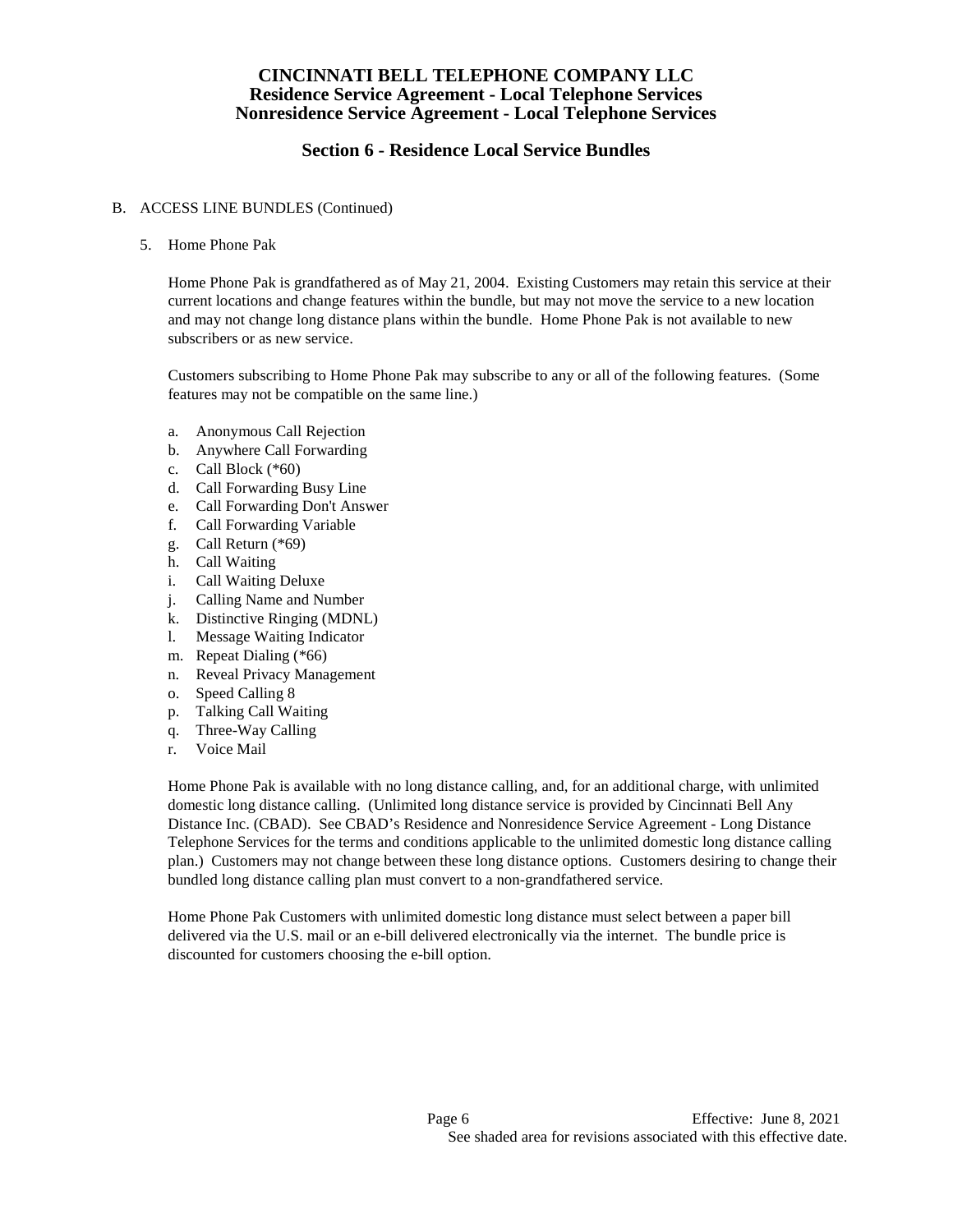# **Section 6 - Residence Local Service Bundles**

#### B. ACCESS LINE BUNDLES (Continued)

6. Home Phone Pak 2

Home Phone Pak 2 is grandfathered as of August 4, 2009. Existing Customers may retain this service at their current locations and change features within the bundle, but may not move the service to a new location and may not change long distance plans within the bundle. Home Phone Pak 2 is not available to new subscribers or as new service.

Customers subscribing to Home Phone Pak 2 may subscribe to any or all of the following features. (Some features may not be compatible on the same line.)

- a. Anonymous Call Rejection
- b. Anywhere Call Forwarding
- c. Call Block (\*60)
- d. Call Forwarding Busy Line
- e. Call Forwarding Don't Answer
- f. Call Forwarding Variable
- g. Call Return (\*69)
- h. Call Waiting
- i. Call Waiting Deluxe
- j. Calling Name and Number
- k. Distinctive Ringing (MDNL)
- l. Message Waiting Indicator
- m. Priority Call
- n. Repeat Dialing (\*66)
- o. Reveal Privacy Management
- p. Speed Calling 8
- q. Three-Way Calling
- r. Voice Mail

Home Phone Pak 2 is available with 100 domestic long distance minutes, and, for an additional charge, with unlimited domestic long distance calling. (Long distance service is provided by Cincinnati Bell Any Distance Inc. (CBAD). See CBAD's Residence and Nonresidence Service Agreement - Long Distance Telephone Services for the terms and conditions applicable to the domestic long distance calling plans.) Customers may not change between these long distance options. Customers desiring to change their bundled long distance calling plan must convert to a non-grandfathered service.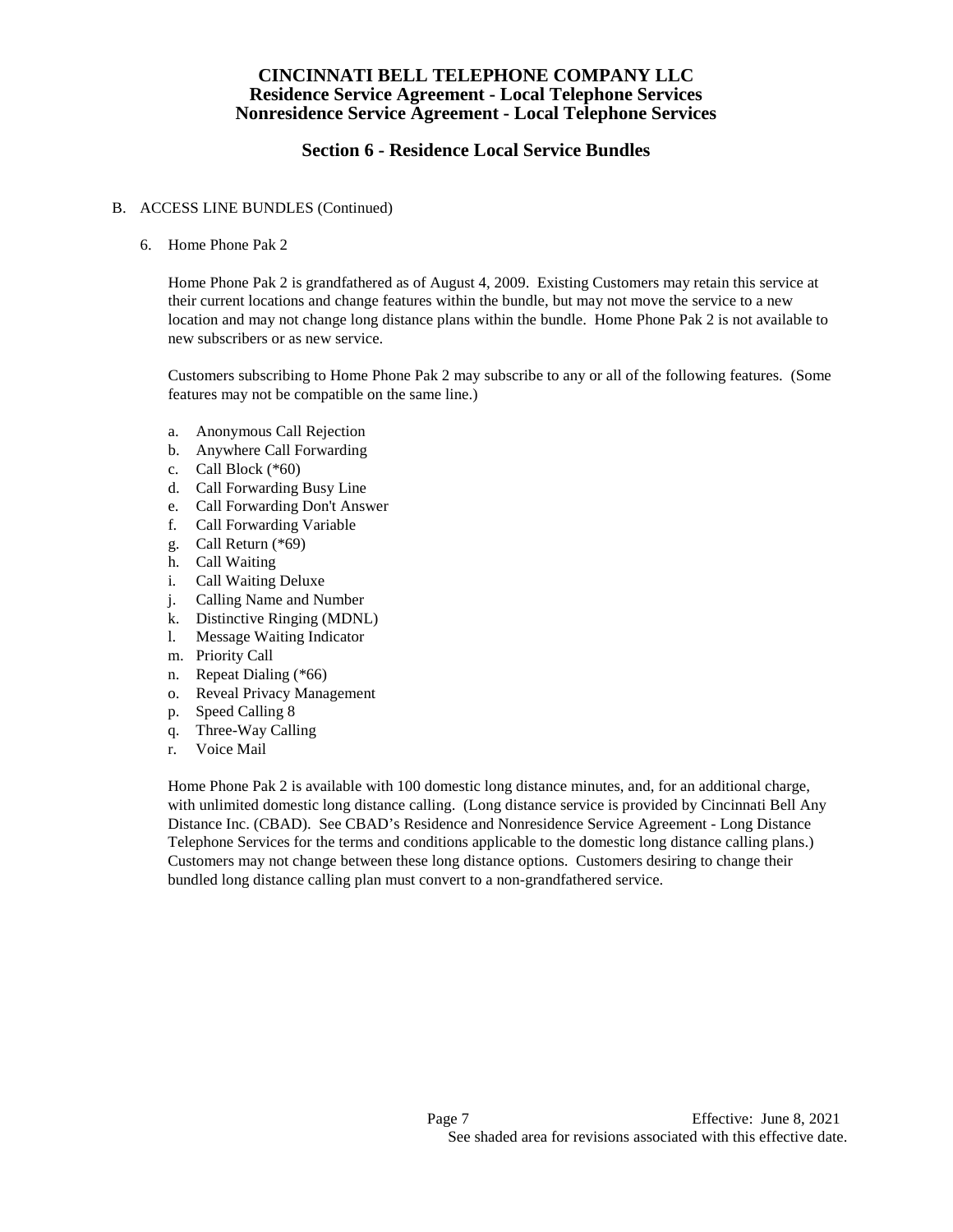# **Section 6 - Residence Local Service Bundles**

#### B. ACCESS LINE BUNDLES (Continued)

7. Additional Line Option

Customers who subscribe to a Residence Local Service Bundle may purchase a discounted second line as part of the bundle. The second line may be either a line with no features or, for an additional charge, a line with Complete Connections. Customers choosing the Complete Connections line may choose any or all of the available features for that line, subject to compatibility with the features on the first line. Only one second/additional line per account may receive the bundled additional line discount. The nonrecurring charges to establish the additional line are the same as the nonrecurring charges to establish a Residence Local Service Bundle.

8. Price For Life

Price For Life is grandfathered as of November 1, 2010. Existing Customers may retain this service at their current locations and change features within the bundle, but may not move the service to a new location. Removal of services within the Price For Life bundle may result in the loss of Price For Life. Price For Life is not available to new subscribers or as new service.

HomePak Lite and Home Phone Pack 2 may be bundled with Zoomtown high-speed internet service to form a Price For Life bundle. The price for a Price For Life bundle will not increase as long as the Customer retains the services in the Price For Life bundle. Price For Life applies only to the services listed for the bundle. Price For Life is not available for any additional features or services including, but not limited to Spinvox, wireless data plans, Fusion WiFi, Wire Care, directory listings, operator services, and Community Connection Service. Taxes, surcharges, and government fees are additional to the Price For Life bundle price.

Zoomtown is available at the following speeds: 768 KB, 5 MB, 10 MB, 20 MB, and 30 MB depending on the customer's exchange and the availability of suitable facilities. (10 MB, 20 MB, and 30MB speeds are available in limited areas.)

Price For Life cannot be combined with any promotional offers unless the promotion specifies that the promotional offer can be combined with Price For Life.